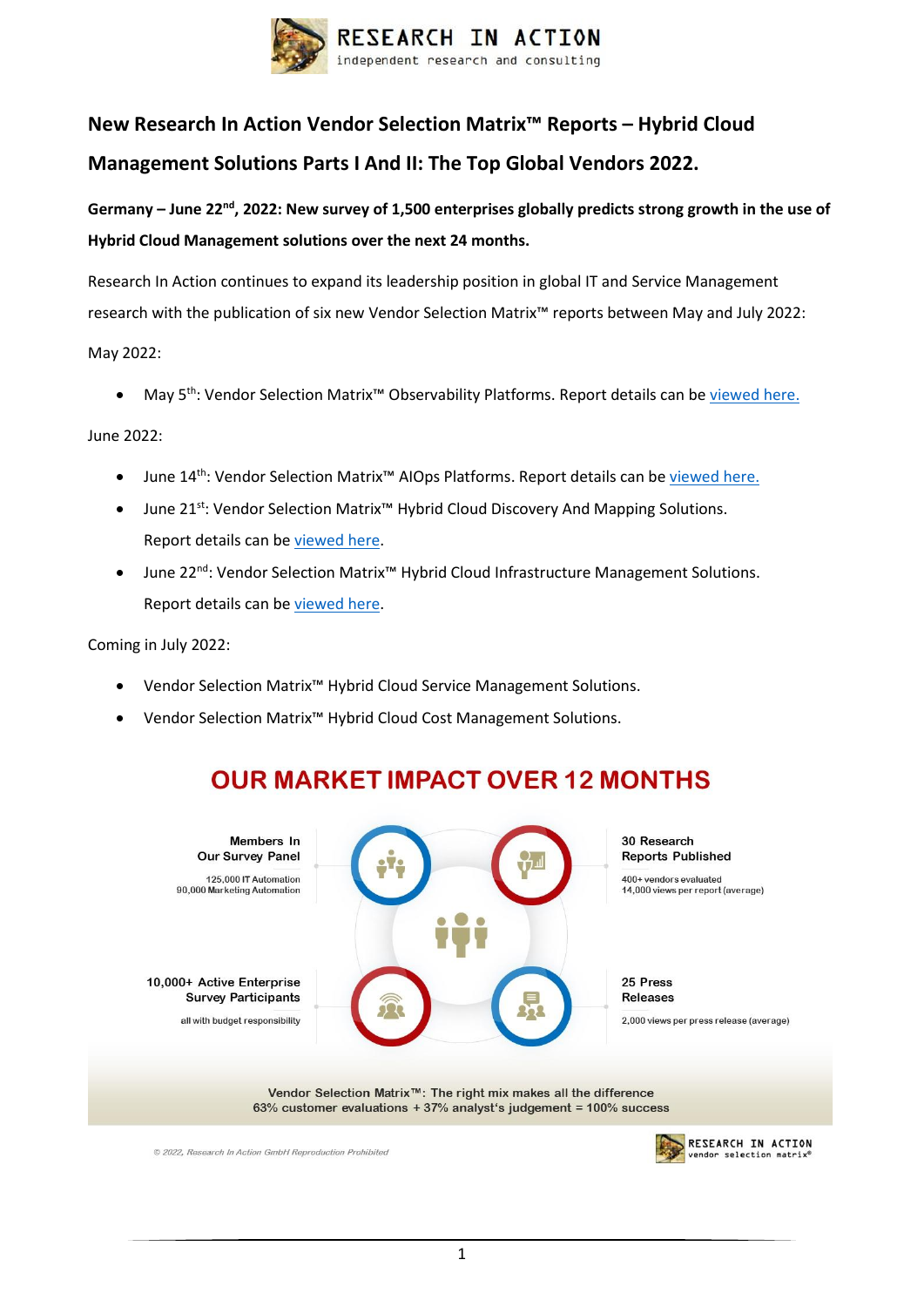

The Vendor Selection Matrix™ is a primarily survey-based methodology for vendor evaluation where 63 % of the evaluation is based on a survey of enterprise, marketing, or business decision makers and 37% on the analyst's opinion. The analyst's input is fed by a combination of intensive interviews with software or services vendors and their clients, plus their informed, independent point-of-view as an analyst. All of this combines to make Research in Action Vendor Selection Matrix™ reports so unique. This approach is one of the key differentiators of Research In Action in market research. For this report we interviewed 1,500 enterprise IT and business managers with budget responsibility in enterprises globally. We selected those vendors who achieved the best evaluations scores from the buyers but disregarded those with fewer than 15 evaluations. In the report, we discover not only why they are doing these projects, but also which software vendors are the most known and what do the businesspeople think about those vendor's products and services.

### **OUR SURVEY DEMOGRAPHICS: IT AUTOMATION**



|                                                  |            | <b>Industry Breakdown</b>                                           |          |
|--------------------------------------------------|------------|---------------------------------------------------------------------|----------|
| (a) Energy                                       | 90         |                                                                     |          |
| <b>Confirmancial Services</b>                    |            | 255                                                                 |          |
| m Government & Non Profit                        |            | 90                                                                  |          |
| <b>CD</b> Life Sciences                          | 200        |                                                                     |          |
| Manufacturing                                    | 350        |                                                                     |          |
| <b>Technology, Media &amp; Telecoms</b><br>न्ति  |            | 200                                                                 |          |
| <b>Consumer Packaged Goods &amp; Retail</b><br>需 |            | 105                                                                 |          |
| <b>Professional Services</b><br>ជ                | 110        |                                                                     |          |
| &/ Travel & Transportation                       | 100        |                                                                     |          |
| Total                                            | 1,500      |                                                                     |          |
|                                                  |            |                                                                     |          |
| <b>VP IT Infrastructure</b>                      | 160        | <b>Chief Operations Officer</b>                                     | 60       |
| IT Manager                                       | 150        | <b>VP Technology</b>                                                | 50       |
| VP IT<br>Chief Information Officer               | 140<br>130 | <b>Rusiness Executive</b>                                           | 40<br>30 |
| <b>IT Operations Manager</b>                     | 125        | Sourcing and Vendor Management<br><b>VP IT Financial Management</b> | 30       |
| <b>VP Service Desk</b>                           | 120        | VP Enterprise Architecture                                          | 25       |
| Chief Digital Officer                            | 90         | Project Manager                                                     | 25       |
| Chief Technology Officer                         | 70         | VP Application Development                                          | 20       |
| Project Management Office                        | 65         | VP DevOps                                                           | 20       |
| <b>VP IT Shared Services</b>                     | 65         | Chief Financial Officer                                             | 15       |
| <b>VP Operations</b>                             | 60         | Chief Sales Officer                                                 | 10       |
|                                                  |            | Total                                                               | 1.500    |

All Research in Action surveys are gender neutral and 100% confidential



© 2022, Research In Action GmbH Reproduction Prohibited

Dr. Thomas Mendel Ph.D., Managing Director at Research In Action GmbH, comments:

• **The almost unprecedented proliferation of Hybrid Clouds.** The use of Hybrid Clouds in enterprises globally has multiplied in recent years. More than 93% of enterprises globally today use Hybrid Clouds. However, there are regional differences. North-America is leading the pack with 96.3% slightly ahead of Europe with 93.8% and Asia pacific lagging with 85%. Furthermore, enterprises globally today use four different public Cloud platforms (e.g., AWS, Microsoft Azure, Google Cloud) on average. Research In Action predicts that 24 months from now, 99% of all enterprises globally will be using Hybrid Clouds.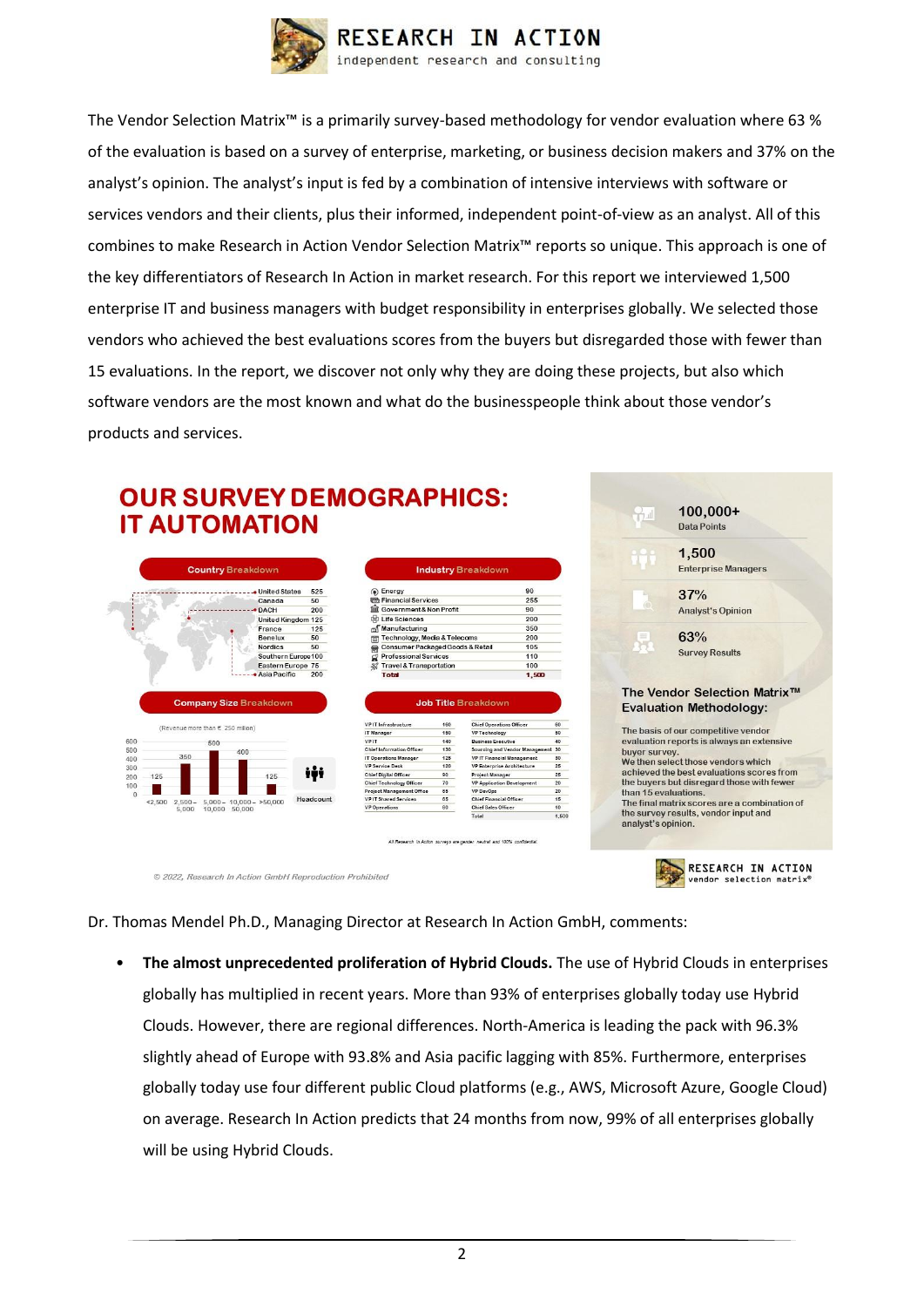

- **Followed by strong growth in the use of Hybrid Cloud Management solutions over the next 24 months.** While more than 93% of enterprises globally use Hybrid Clouds today, there are still more than 40% of companies that do not have Hybrid Cloud Management solutions in productive use. This, however, is about to change rapidly within the next 24 months. By that time, only around 1% of companies globally will not be using any Hybrid Cloud Management solutions at all.
- **There are four distinct markets for Hybrid Cloud Management solutions today**. The needs of the enterprise buyers vary by company size, region and industry and have resulted in four separate markets. Many of the start-up vendors were originally focused on public Cloud Management and are now adding private Cloud Management capabilities. For the established Infrastructure and Service Management vendors, the journey goes the other way, by adding public Cloud Management capabilities to the mix. Over time, today's separate markets will inevitably converge.

### • **Who came out on top?**

Here are the top vendors of the Vendor Selection Matrix™ – Hybrid Cloud Discovery and Mapping Solutions: The Top Global Vendors 2022 (listed alphabetically):

- BMC
- CISCO
- **DYNATRACE**
- MATRIX42
- MICRO FOCUS
- **REALTECH**
- **SERVICENOW**
- SNOW SOFTWARE
- **SOLARWINDS**
- VMWARE

And here are the top vendors of the Vendor Selection Matrix™ – Hybrid Cloud Infrastructure Management Solutions: The Top Global Vendors 2022 (listed alphabetically):

- BMC
- CISCO
- **CLOUDBOLT**
- **DYNATRACE**
- FNT
- MICRO FOCUS
- MORPHEUS DATA
- NETAPP
- **SOLARWINDS**
- VMWARE